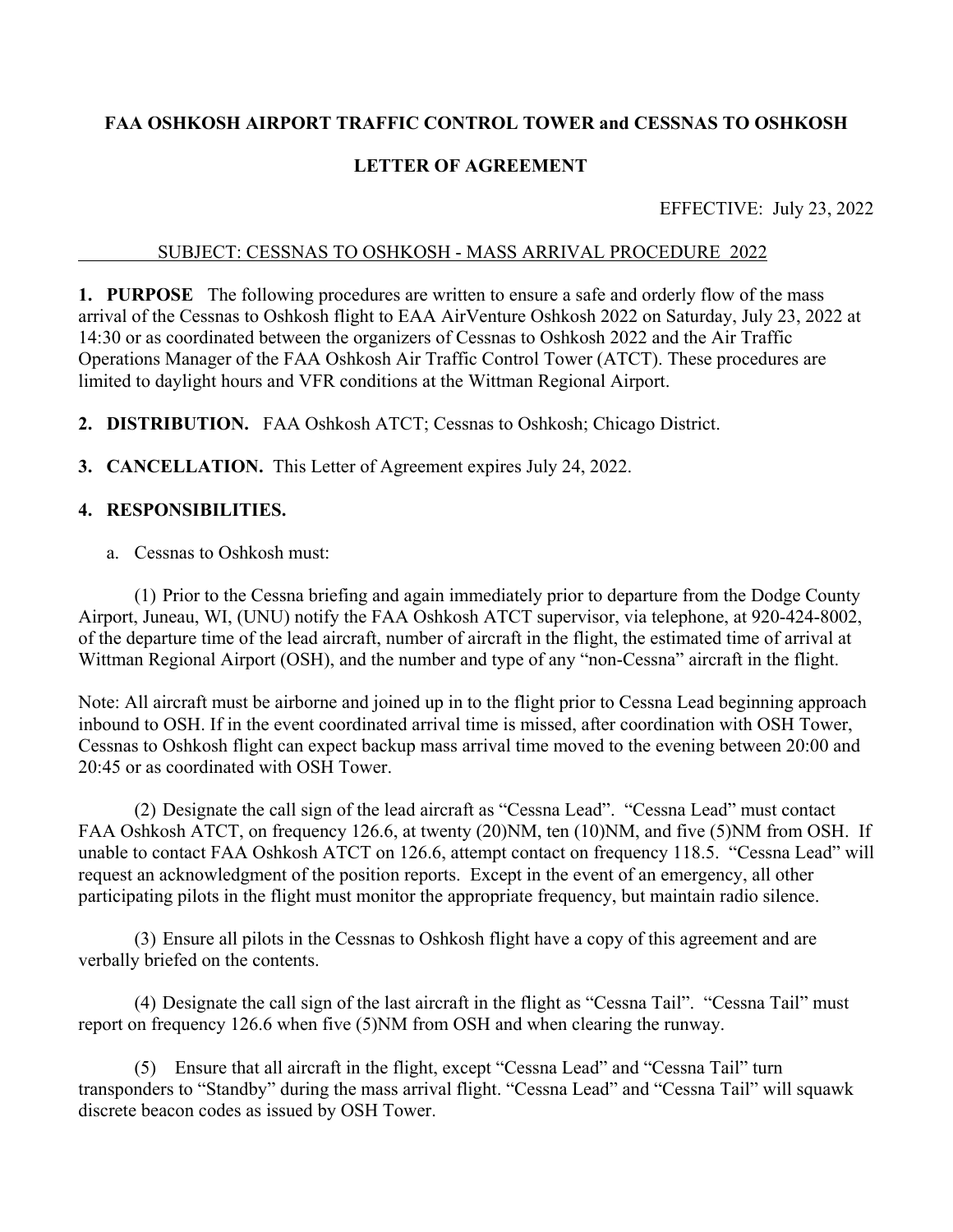Note: Guidance published in FAA AC 90-114B, ADS-B Operations, dated 12-30-2019, directs that only the Lead aircraft of flights operating under VFR should squawk a transponder code and transmit ADS-B. Wingmen should disable transponders and ADS-B transmitters. For Cessnas to Oshkosh, Cessna Lead and Cessna Tail will transmit ADS-B and squawk the assigned transponder code as described in preceding sub-paragraph (5). Element Leads will transmit ADS-B out. If equipment installation requires transponder operation to transmit ADS-B, these Element Leads will squawk 1200. All Element Wingmen will disable both transponder and ADS-B operation.

 (6) Ensure all participating aircraft in the flight remain at least four (4)NM from the Fond du Lac County Airport (FLD), located approximately fifteen (15)NM south of Oshkosh, or remain at or above 3309 feet MSL until clear of a four (4)NM radius of FLD airport.

 (7) Brief all participating pilots to use caution for high performance turbojet, twin turboprop aircraft, and Warbird aircraft in the vicinity of Warbird Island, located approximately five (5)NM north of FLD.

#### b. FAA OSH ATCT must:

 (1) Brief the coordinators of "Cessnas to Oshkosh" regarding: the arrival runway, current weather, and any other pertinent information. All briefings must occur via telephone prior to the Cessna flight departing UNU. OSH Tower may change the flight arrival time/date, if needed, to accommodate Cessnas to Oshkosh landing on Runway 36 (preferred runway).

(2) Clear "Cessna flight" to land when "Cessna Lead" reports five (5)NM from the airport.

(3) Clear the flight to land with one clearance. That clearance will be "Cessna flight, runway cleared to land". Except in the event of an emergency, no other clearance will be issued to the flight or individual elements of the flight.

 (4) Request from MKE, discrete beacon codes for "Cessna Lead" and "Cessna Tail" only. Issue these codes to the Cessnas to Oshkosh coordinators when they call prior to departing UNU.

### **5. PROCEDURES FOR LANDING RUNWAY 36L/R. (Preferred Landing Runway)**

a. "Cessna Lead" must make position reports to Oshkosh Tower when at twenty (20)NM, ten (10)NM, and five (5)NM south (straight-in) of OSH on final for Runway 36L/R.

 b. All aircraft must maintain radio silence on frequency 126.6. In the event that 126.6 is unusable, listen for instructions from "Cessna Lead". The alternate frequency is 118.5. Do not change to this frequency unless instructed to do so by "Cessna Lead" or FAA Oshkosh ATCT.

 c. All aircraft must be established in two staggered parallel streams. Pilots assume responsibility for separation on the final and on the runway. The stream on the left must land on Runway 36L. The stream on the right must land on Runway 36R.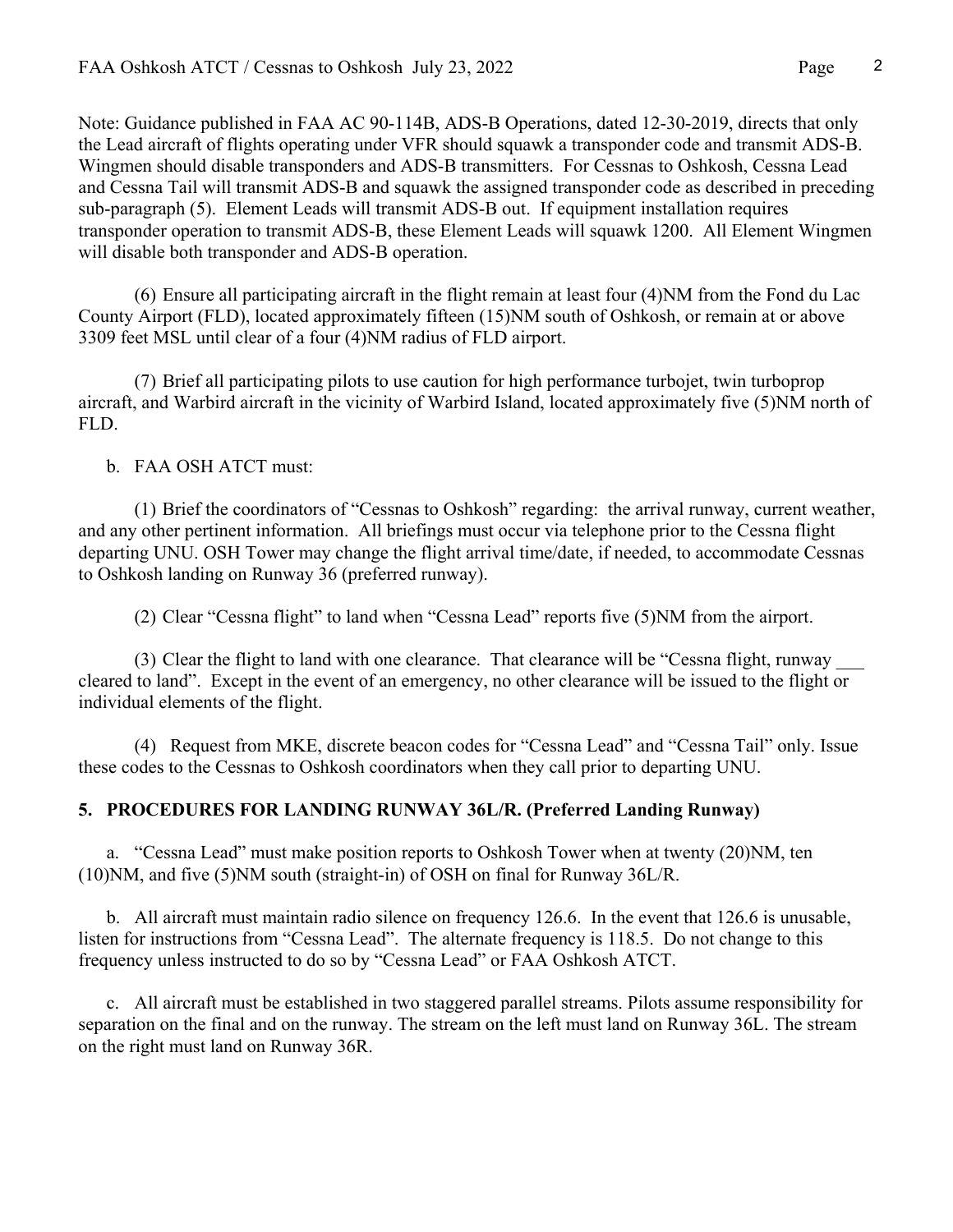d. All aircraft are expected to roll to the end of the runway and follow the EAA flag person's directions to parking. Pilots are encouraged to expedite their taxi to the end of the runway, as other elements will be landing behind them.

 e. In the event of a go-around and unless otherwise directed by FAA Oshkosh ATCT**,** the affected aircraft must turn right so as to remain south of the intersection of Runway 13/31 and Runway 5/23. The affected aircraft will announce, "(call sign) on the go," when going around. The aircraft must then depart the pattern on a right downwind departure and join in flight with "Cessna Tail".

 f. "Cessna Tail" must report on frequency 126.6 when five (5)NM from OSH and when exiting the runway.

g. In the event of an accident or any other unforeseen circumstance, follow ATC instructions.

## **6. PROCEDURES FOR LANDING RUNWAY 18R.**

a. "Cessna Lead" must make position reports to Oshkosh Tower when at twenty (20)NM, ten (10)NM, and five (5)NM north (straight-in) of OSH on final for Runway 18R.

NOTE: Do not overfly the prison buildings located 8 miles north of the airport.

 b. All aircraft must maintain radio silence on frequency 126.6. In the event that 126.6 is unusable, listen for instructions from "Cessna Lead". The alternate frequency is 118.5. Do not change to this frequency unless instructed to do so by "Cessna Lead" or FAA Oshkosh ATCT.

 c. All aircraft must be established in two staggered parallel streams. Pilots must assume responsibility for separation on final approach and on the runway surface. Aircraft must remain at or above 1,500' MSL on final to Runway 18R until south of Runway 9/27. Aircraft landing on the right side of the runway must exit Runway 18R to the right on Taxiway P5 and follow the EAA flag person's directions to parking. Aircraft landing on the left side of the runway must exit Runway 18R to the left on Taxiway A5 and taxi north on Runway 18L.

Note: The relocated threshold for Runway 18R is abeam the control tower and is marked by a white threshold marking and a large blue dot on the runway. All aircraft landing on Runway 18R must land on or beyond the blue dot.

 d. Pilots are encouraged to expedite their taxi to the appropriate taxiway stub, as other elements will be landing behind them.

 e. All aircraft landing Runway 18R are expected to follow the EAA flag person's directions to parking.

 f. In the event of a go-around and unless otherwise directed by FAA Oshkosh ATCT**,** the affected aircraft must turn left at the departure end of Runway 18R, depart the pattern on a left downwind departure and join in flight with "Cessna Tail". The affected aircraft will announce, "(call sign) on the go," when going around.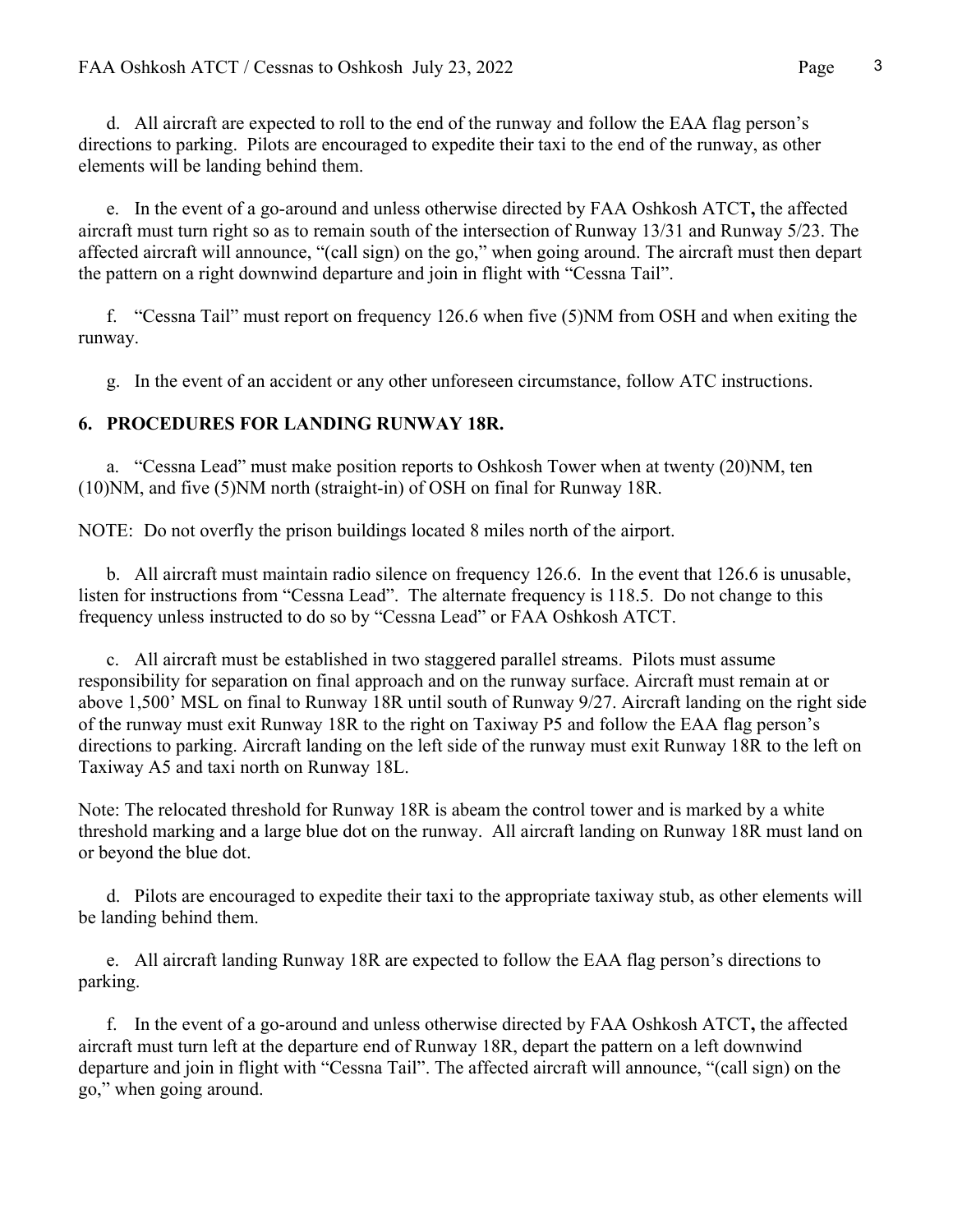g. "Cessna Tail" must report on frequency 126.6 when five (5)NM from OSH and when exiting the runway.

h. In the event of an accident or any unforeseen circumstance, follow ATC instructions.

#### **7. PROCEDURES FOR LANDING RUNWAY 9.**

a. "Cessna Lead" must make position reports to Oshkosh Tower when at twenty (20)NM, ten (10)NM, and five (5)NM west (straight-in) of OSH on final for Runway 9.

NOTE: Use caution for heavy concentration of VFR arrival traffic in the vicinity of Ripon, WI, located fifteen (15)NM southwest of Oshkosh, FISK located five (5)NM southwest of Oshkosh and the Fisk holding patterns around Rush Lake and Green Lake.

 b. All aircraft must maintain radio silence on frequency 126.6. In the event that 126.6 is unusable, listen for instructions from "Cessna Lead". The alternate frequency is 118.5. Do not change to this frequency unless instructed to do so by "Cessna Lead" or FAA Oshkosh ATCT.

 c. All aircraft will be established in two staggered parallel streams. Pilots must assume responsibility for separation on final approach and on the runway surface. Aircraft landing on the right side of the runway should exit Runway 9 to the right onto Runway 13, if possible, or exit the runway onto the grass between Runway 13 and Taxiway A. Aircraft landing on the left side of the runway should exit Runway 9 to the left onto the grass between Taxiway B3 and Taxiway A. Pilots that miss Taxiway A must continue down the runway and follow the directions of the EAA flag person.

d. All aircraft landing Runway 9 are expected to follow the EAA flag person's direction to parking.

 e. In the event of a go-around and unless otherwise directed by FAA Oshkosh ATCT, the affected aircraft must turn left and depart the pattern on a left downwind departure and join in flight with "Cessna Tail". The affected aircraft will announce, "(call sign) on the go," when going around.

 f. "Cessna Tail" must report on frequency 126.6 when five (5)NM from OSH and when exiting the runway.

g. In the event of an accident or any unforeseen circumstance, follow ATC instructions.

### **8. PROCEDURES FOR LANDING RUNWAY 27.**

 **a.** "Cessna Lead" must make position reports to Oshkosh Tower when at twenty (20)NM, ten (10)NM, and five (5)NM east (straight-in) of OSH on final for Runway 27.

NOTE: Use caution for high performance turbine and Warbird aircraft holding in the vicinity of Warbird Island, as identified in paragraph 4.a. (6).